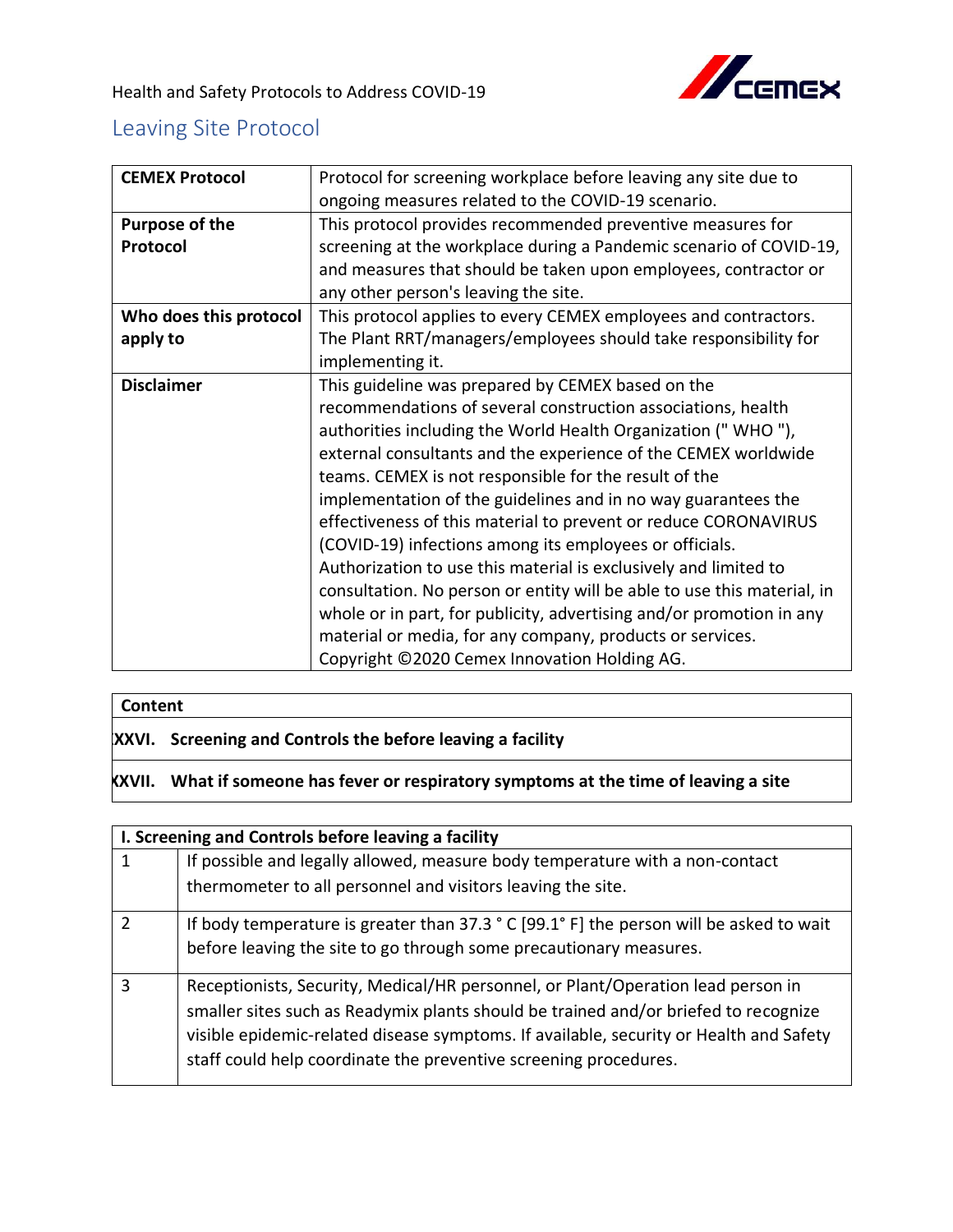

| I. Screening and Controls before leaving a facility |                                                                                                                                      |
|-----------------------------------------------------|--------------------------------------------------------------------------------------------------------------------------------------|
| $\overline{4}$                                      | The reception area, Security staff or person in charge of the operation for smaller sites                                            |
|                                                     | should screen people for COVID-19 related disease symptoms based on a visual                                                         |
|                                                     | inspection, screening equipment and/or questionnaire before people leave the site.                                                   |
| 5                                                   | Anyone who meets one of the following criteria should not leave the facilities until                                                 |
|                                                     | further actions stated in this protocol have been implemented:                                                                       |
|                                                     | Fever (higher than 37.3 ° C [99.1° F]) and/or any of these symptoms: New or<br>$\bullet$<br>continuous cough or shortness of breath. |

| II. What if someone has fever or respiratory symptoms at the time of leaving a site |                                                                                           |  |
|-------------------------------------------------------------------------------------|-------------------------------------------------------------------------------------------|--|
| 1.                                                                                  | If any individual at the time of leaving a site or anywhere in the workplace has fever or |  |
|                                                                                     | respiratory symptoms or any two other symptoms mentioned above, then s/he                 |  |
|                                                                                     | should be asked to wear a facemask immediately and direct him or her to the               |  |
|                                                                                     | isolation room.                                                                           |  |
| 2.                                                                                  | Set up an isolation room close to the reception area with close-by communications,        |  |
|                                                                                     | stocked with masks (inside and outside the room entrance), tissues and a hand             |  |
|                                                                                     | sanitizer and dedicated to this purpose only.                                             |  |
| 3.                                                                                  | Once in the isolation room, and where available, a doctor or medical professional         |  |
|                                                                                     | wearing appropriate Personal Protective Equipment for COVID-19 (COVID-PPE could           |  |
|                                                                                     | include: gloves, medical masks, goggles or a face shield, and gowns) should perform a     |  |
|                                                                                     | medical evaluation, or arrangements to be picked up by an ambulance (if needed            |  |
|                                                                                     | because of very high fever or strong shortness of breath) should be made, especially if   |  |
|                                                                                     | the individual is too ill to leave the office. In any case please notify your local HR of |  |
|                                                                                     | any suspected or confirmed cases.                                                         |  |
| 4.                                                                                  | With the person's agreement contact their family to let them know their relative has      |  |
|                                                                                     | presented some of the symptoms.                                                           |  |
| 5.                                                                                  | Review if there are local COVID-19 testing facilities and arrange with local HR and the   |  |
|                                                                                     | supervisor the possibility for the person to be tested.                                   |  |
| 6.                                                                                  | If the employee or visitor is able to leave the office on their own, should avoid public  |  |
|                                                                                     | transport. Whether a family member or third person picks them up or public                |  |
|                                                                                     | transportation is used, the employee or visitors should wear a face mask to minimize      |  |
|                                                                                     | the exposure of other individuals. The employee should contact medical public             |  |
|                                                                                     | system.                                                                                   |  |
| 7.                                                                                  | The employee's workstation should be cleaned and disinfected, along with any public       |  |
|                                                                                     | areas where s/he has spent significant time.                                              |  |
| 8.                                                                                  | The employee's contacts in the company should be notified of a suspicious or              |  |
|                                                                                     | potential case:                                                                           |  |
|                                                                                     | Contacts include those individuals with close contact since the time that the<br>a.       |  |
|                                                                                     | individual started to develop flu symptoms, as well as the preceding days.                |  |